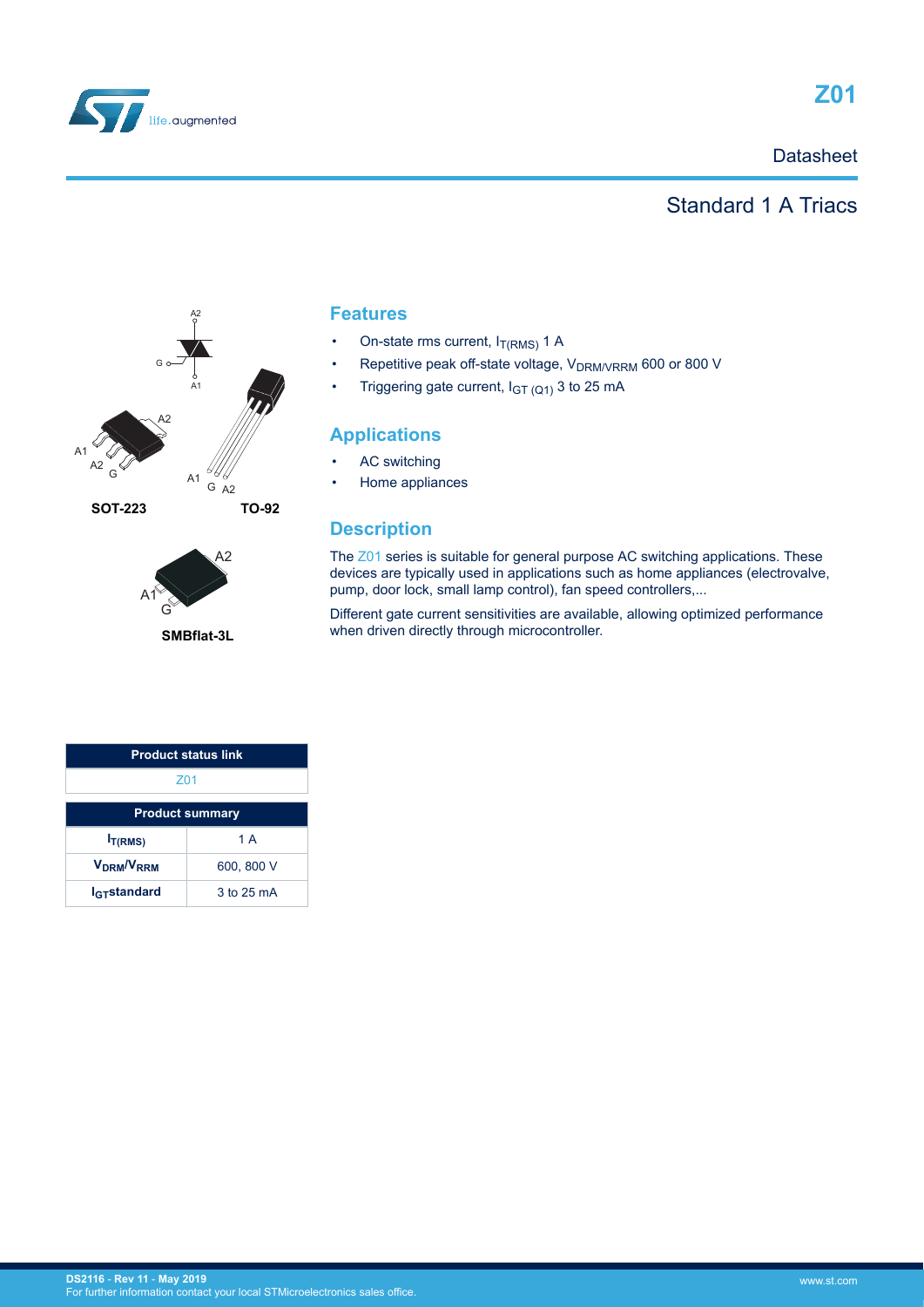## **1 Characteristics**

| Symbol           | <b>Parameters</b>                                                                                   |                                    |                           |      |                |  |  |
|------------------|-----------------------------------------------------------------------------------------------------|------------------------------------|---------------------------|------|----------------|--|--|
|                  |                                                                                                     | <b>SOT-223</b>                     | $T_{\text{tab}}$ = 90 °C  |      |                |  |  |
| $I_{T(RMS)}$     | RMS on-state current (full sine wave)                                                               | <b>TO-92</b>                       | $T_1 = 50 °C$             | 1    | $\overline{A}$ |  |  |
|                  |                                                                                                     | SMBflat-3L                         | $T_{\text{tab}}$ = 107 °C |      |                |  |  |
| $I_{\text{TSM}}$ | Non repetitive surge peak on-state current                                                          | $F = 50$ Hz                        | $t_{p}$ = 20 ms           | 8    | $\overline{A}$ |  |  |
|                  | (full cycle, $T_i$ initial = 25 °C)                                                                 | $F = 60$ Hz                        | $t_0$ = 16.7 ms           | 8.5  |                |  |  |
| 1 <sup>2</sup> t | $t_0$ = 10 ms<br>$12t$ value for fusing                                                             |                                    |                           | 0.35 | $A^2s$         |  |  |
| dl/dt            | Critical rate of rise of on-state current<br>$I_G = 2 \times I_{GT}$ , t <sub>r</sub> $\leq 100$ ns | $F = 120$ Hz                       | $T_i = 125 °C$            | 20   | $A/\mu s$      |  |  |
| $I_{GM}$         | Peak gate current                                                                                   | $T_i = 125 °C$<br>$t_p = 20 \mu s$ |                           | 1    | $\overline{A}$ |  |  |
| $P_{G(AV)}$      | Average gate power dissipation                                                                      | 1                                  | W                         |      |                |  |  |
| $T_{\text{stg}}$ | Storage junction temperature range                                                                  | $-40$ to $+150$                    | $^{\circ}C$               |      |                |  |  |
| $T_j$            | Operating junction temperature range                                                                | $-40$ to $+125$                    | $^{\circ}C$               |      |                |  |  |

#### **Table 1. Absolute maximum ratings**

### Table 2. Electrical characteristics  $(T_j = 25 \text{ °C},$  unless otherwise specified)

| <b>Symbol</b>    | <b>Parameters</b>                                                                    | Quadrant       |      |                | Z01          | <b>Unit</b> |           |           |
|------------------|--------------------------------------------------------------------------------------|----------------|------|----------------|--------------|-------------|-----------|-----------|
|                  |                                                                                      |                |      | 03             | 07           | 09          | 10        |           |
| $IGT^{(1)}$      |                                                                                      | $1 - 11 - 111$ | Max. | 3              | 5            | 10          | 25        |           |
|                  | $V_D$ = 12 V, R <sub>1</sub> = 30 $\Omega$                                           | IV             |      | 5              | 7            | 10          | 25        | mA        |
| V <sub>GT</sub>  |                                                                                      | All            | Max. | 1.3            |              |             |           | $\vee$    |
| $V_{GD}$         | $V_D$ = $V_{DRM}$ , R <sub>L</sub> = 3.3 k $\Omega$ , T <sub>i</sub> = 125 °C<br>All |                |      | 0.2            |              |             |           | $\vee$    |
| $I_H^{(2)}$      | $I_T = 50$ mA                                                                        |                | Max. | $\overline{7}$ | 10           | 10          | 25        | mA        |
|                  | $I_G = 1.2 I_{GT}$                                                                   | $I - III - IV$ | Max. | $\overline{7}$ | 10           | 15          | 25        | mA        |
| ΙL.              | Ш                                                                                    |                | Max. | 15             | 20           | 25          | 50        |           |
| $dV/dt^{(2)}$    | $V_D$ = 67 % $V_{DRM}$ gate open, T <sub>i</sub> = 110 °C                            | Min.           | 10   | 20             | 50           | 100         | $V/\mu s$ |           |
| $(dV/dt)c^{(2)}$ | (dl/dt)c = 0.44 A/ms, $T_i$ = 110 °C                                                 |                |      | 0.5            | $\mathbf{1}$ | 2           | 5         | $V/\mu s$ |

*1. Minimum IGT is guaranteed at 5 % of IGT max.*

*2. For both polarities of A2 referenced to A1*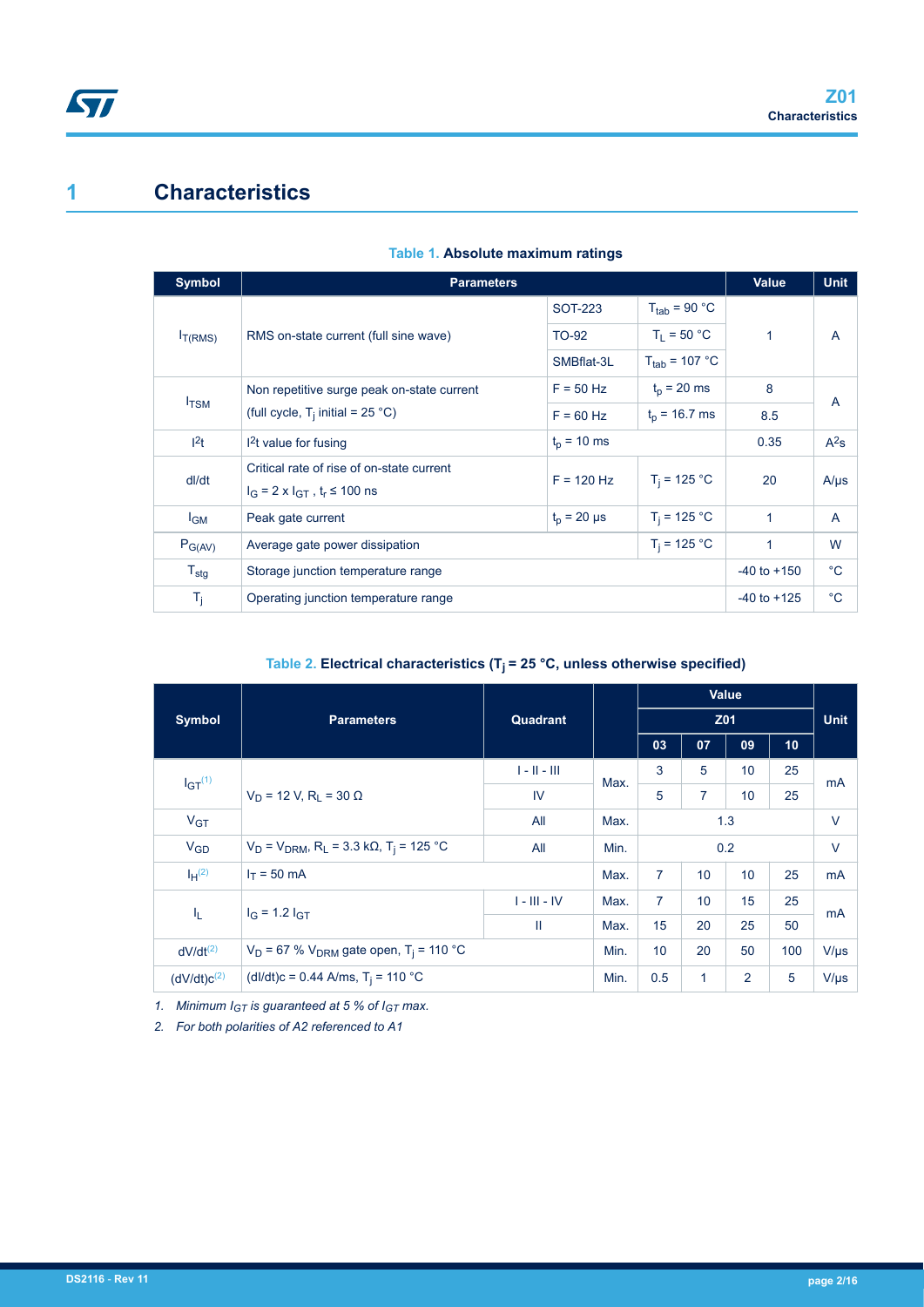#### **Table 3. Static electrical characteristics**

| <b>Symbol</b>  | <b>Test conditions</b>           | T <sub>j</sub> |      | <b>Value</b> | <b>Unit</b> |
|----------------|----------------------------------|----------------|------|--------------|-------------|
| $V_T^{(1)}$    | $I_{TM}$ = 1.4 A, $t_p$ = 380 µs | 25 °C          | Max. | 1.60         | V           |
| $V_{TO}^{(1)}$ | Threshold on-state voltage       | 125 °C         | Max. | 0.95         | v           |
| $R_d$          | Dynamic resistance               | 125 °C         | Max. | 400          | $m\Omega$   |
| <b>IDRM</b>    | $VDRM = VRRM$                    | 25 °C          |      | 5            | μA          |
| <b>IRRM</b>    |                                  | 125 °C         | Max. | 0.5          | mA          |

*1. For both polarities of A2 referenced to A1*

#### **Table 4. Thermal resistance**

| Symbol        | <b>Parameters</b>                                |              |     | <b>Unit</b>   |
|---------------|--------------------------------------------------|--------------|-----|---------------|
|               | Max. junction to tab (AC)                        | SOT-223      | 25  |               |
| $R_{th(j-t)}$ |                                                  | SMBflat-3L   | 14  |               |
| $R_{th(j-l)}$ | Max. junction to lead (AC)                       | TO-92        | 60  | $\degree$ C/W |
| $R_{th(j-a)}$ |                                                  | SOT-223      | 60  |               |
|               | Junction to ambient $(S^{(1)} = 5 \text{ cm}^2)$ | SMBflat-3L   | 75  |               |
|               | Junction to ambient                              | <b>TO-92</b> | 150 |               |

*1. Copper surface under tab.*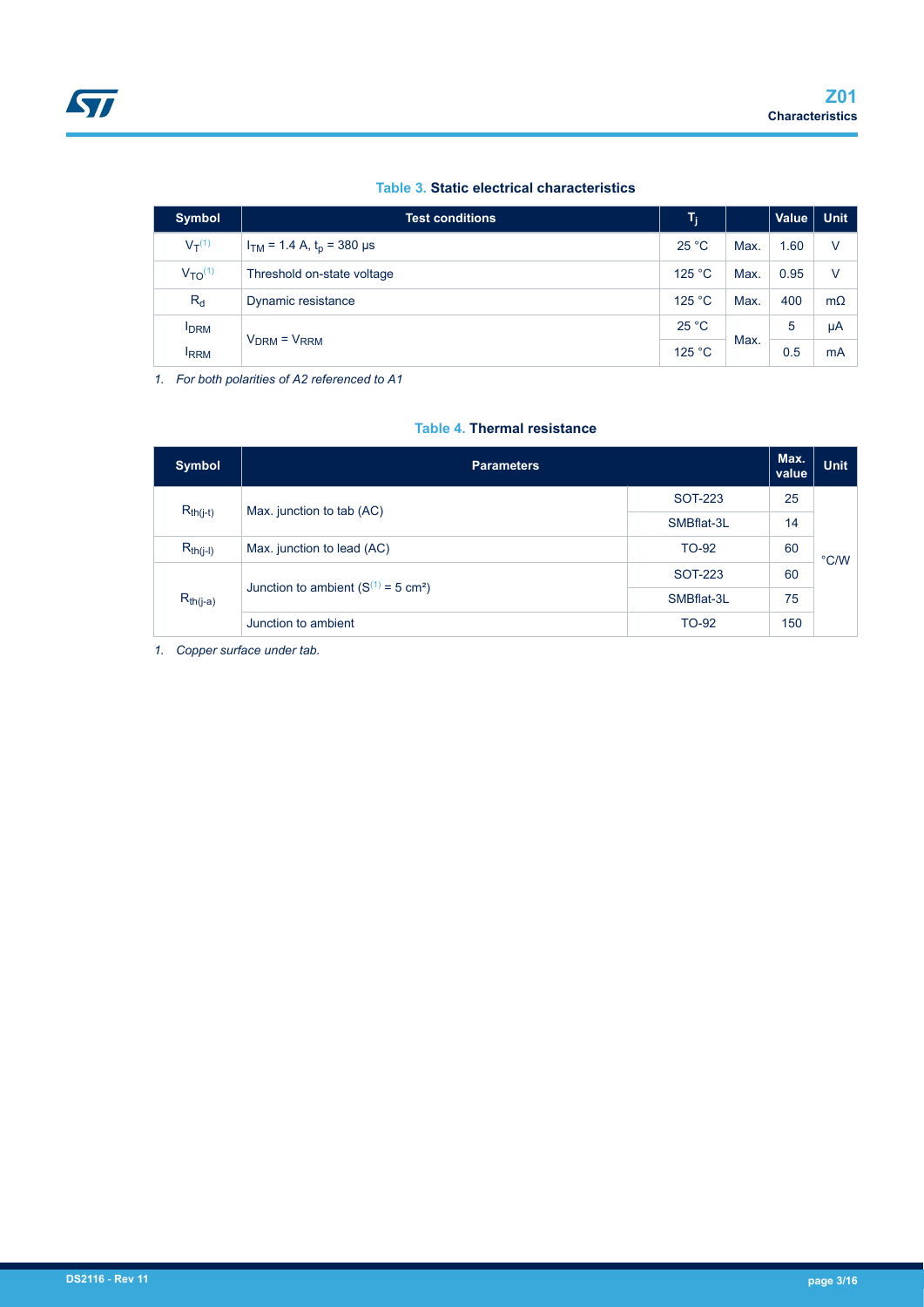## **1.1 Characteristics (curves)**

**STI** 





#### **Figure 4. Relative variation of thermal impedance versus pulse duration (Zth(j-a))**

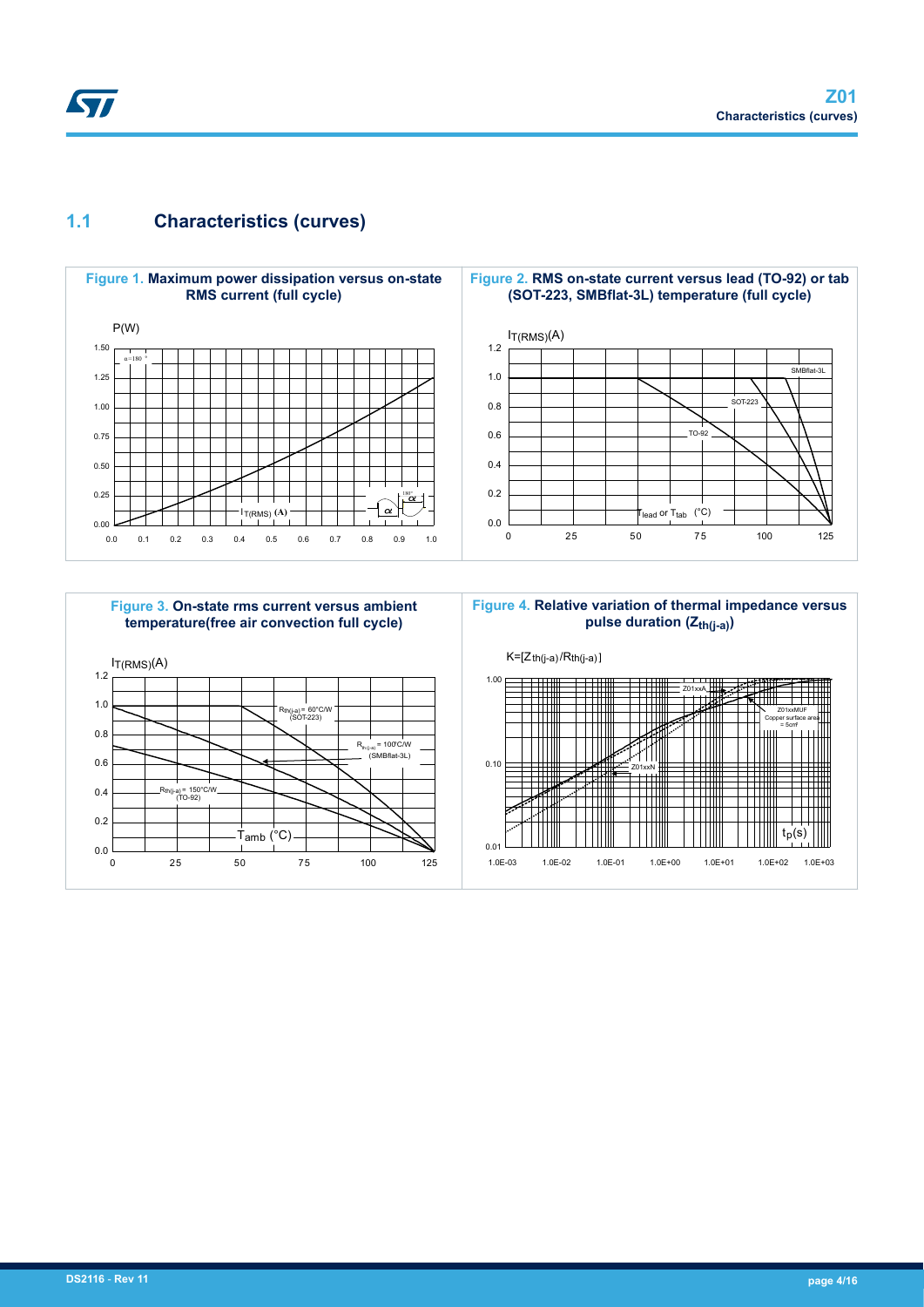













**Figure 10. Relative variation of critical rate of decrease of main current (dI/dt) versus junction temperature**

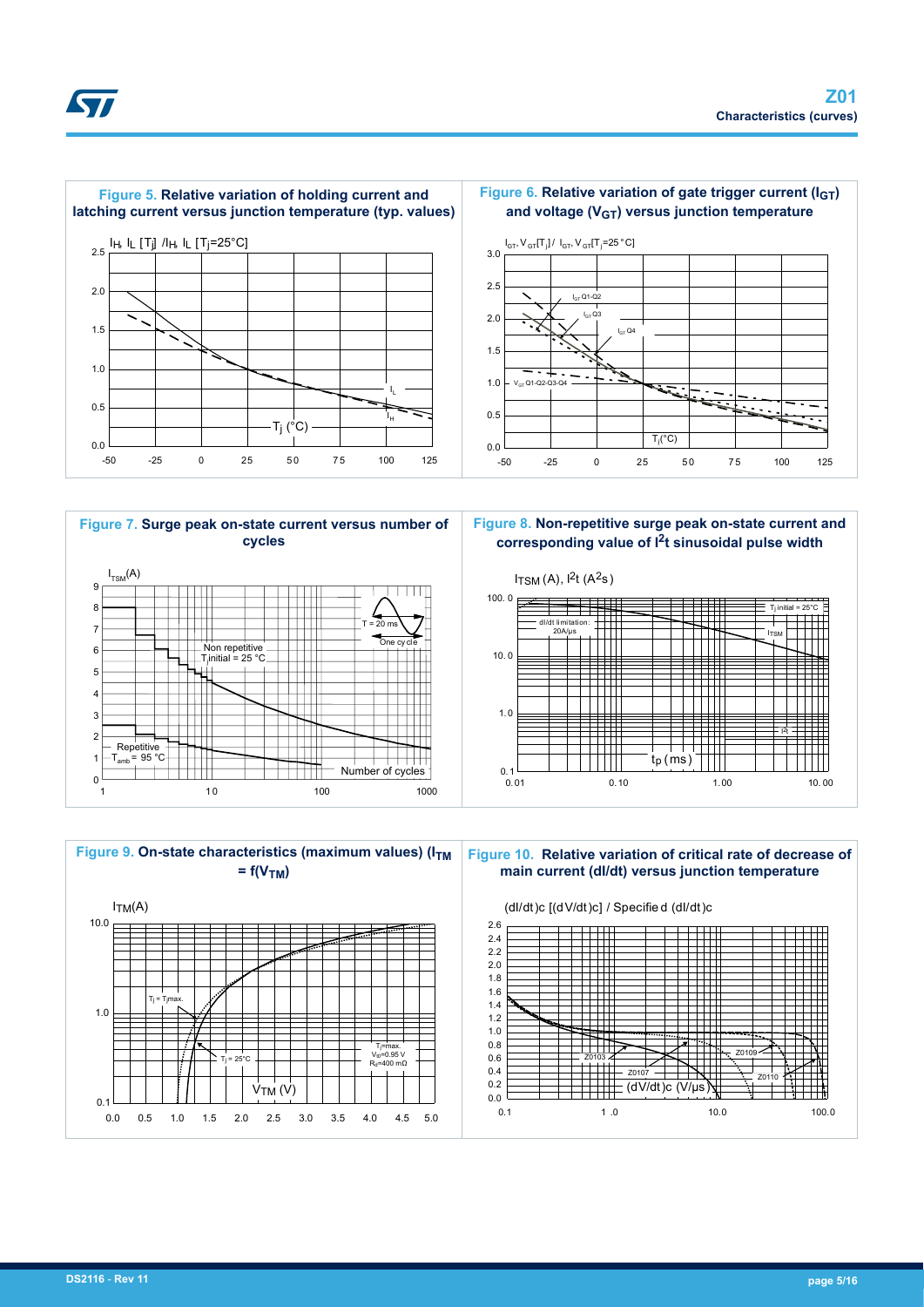



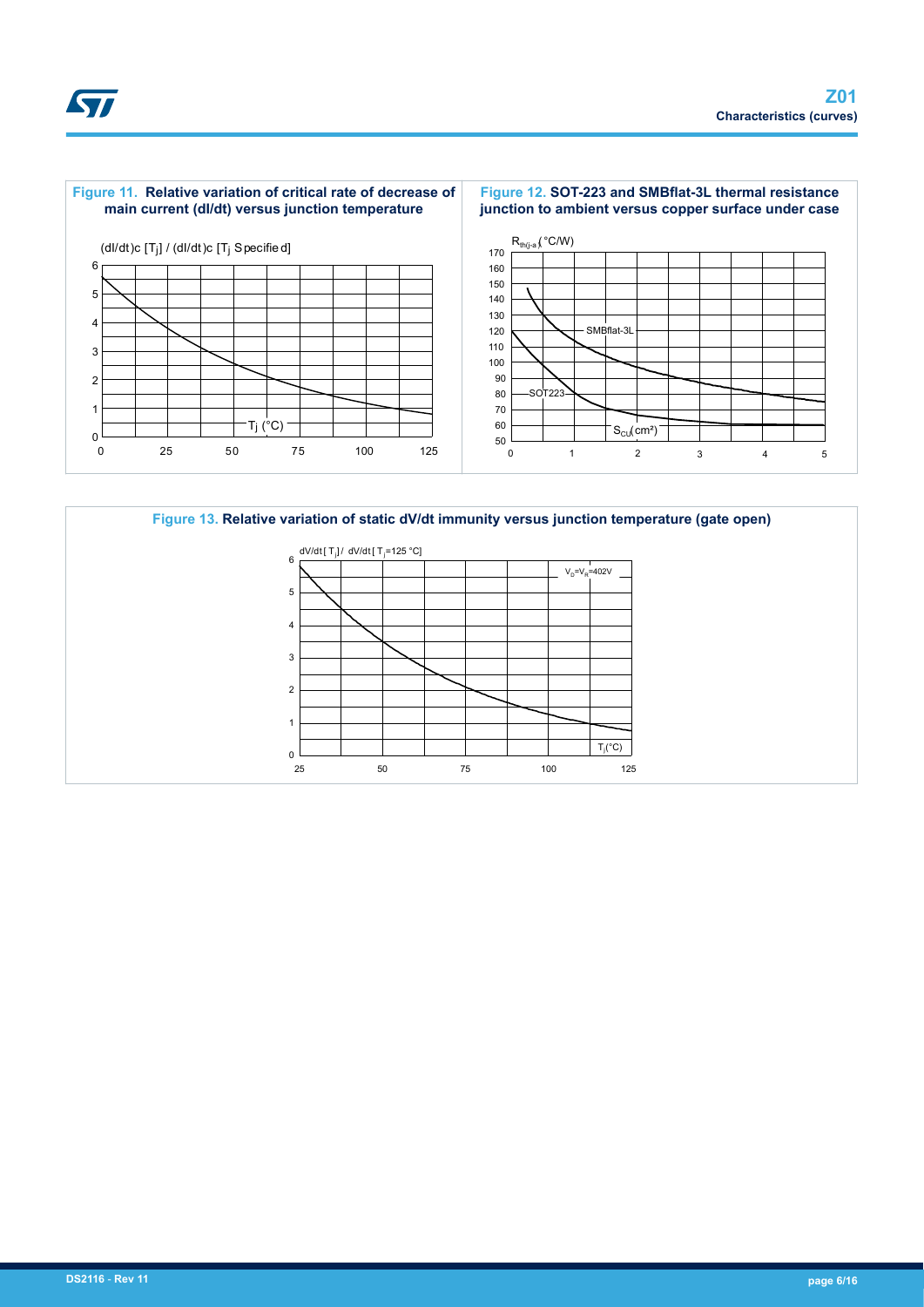## **2 Package information**

In order to meet environmental requirements, ST offers these devices in different grades of [ECOPACK](https://www.st.com/ecopack) packages, depending on their level of environmental compliance. ECOPACK specifications, grade definitions and product status are available at: [www.st.com.](http://www.st.com) ECOPACK is an ST trademark.

### **2.1 SOT-223 package information**

- Epoxy meets UL94, V0
- Lead free plating + halogen-free molding resin

#### **Figure 14. SOT-223 package outline**



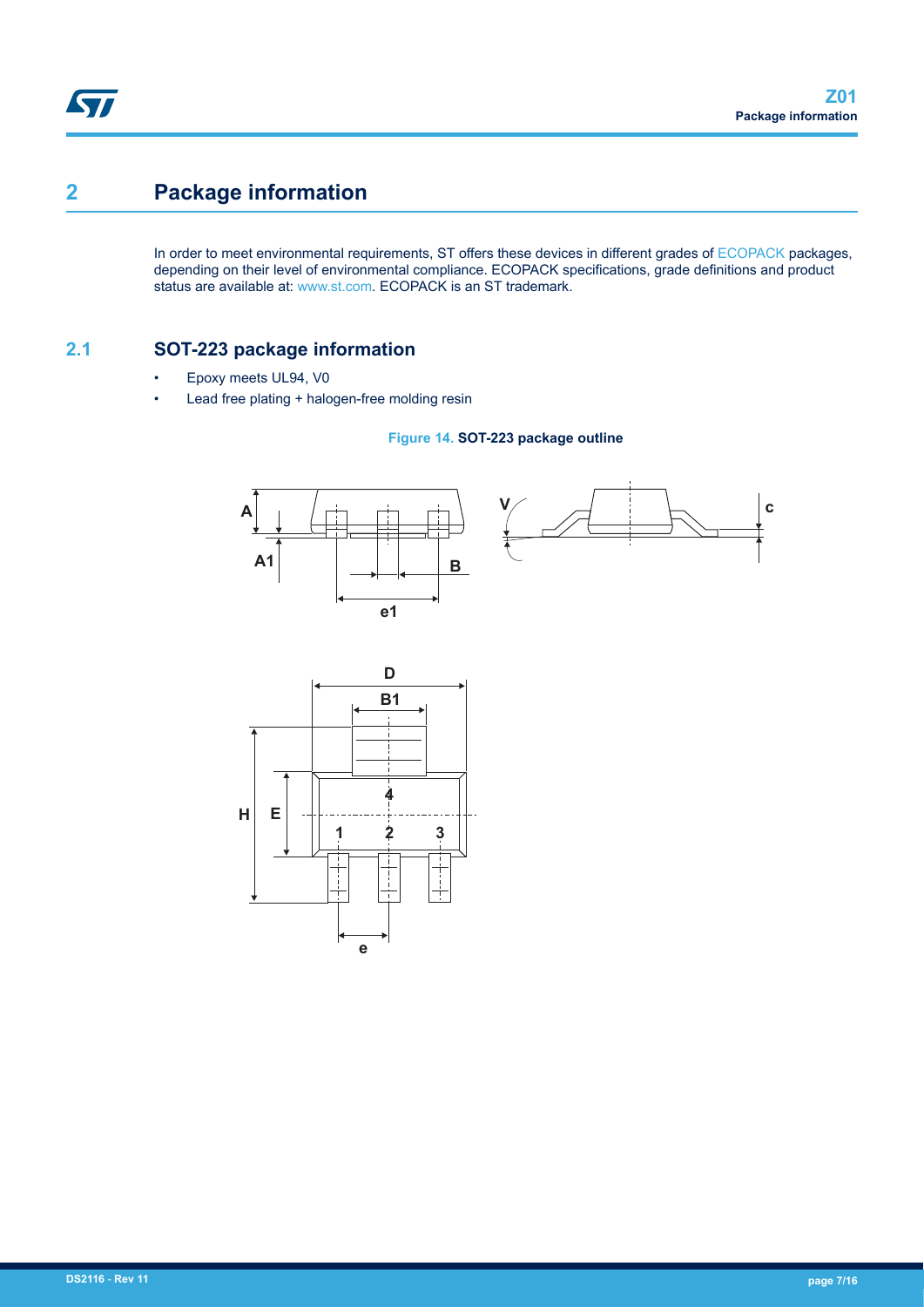|                | <b>Dimensions</b> |                    |      |                 |              |        |
|----------------|-------------------|--------------------|------|-----------------|--------------|--------|
| Ref.           |                   | <b>Millimeters</b> |      |                 | Inches $(1)$ |        |
|                | Min.              | Typ.               | Max. | Min.            | Typ.         | Max.   |
| A              |                   |                    | 1.80 |                 |              | 0.0709 |
| A <sub>1</sub> |                   | 0.02               | 0.10 |                 | 0.0008       | 0.0039 |
| B              | 0.60              | 0.70               | 0.85 | 0.024           | 0.0276       | 0.0335 |
| <b>B1</b>      | 2.90              | 3.00               | 3.15 | 0.114           | 0.1181       | 0.1240 |
| $\mathbf{C}$   | 0.24              | 0.26               | 0.35 | 0.009           | 0.0102       | 0.0138 |
| D              | 6.30              | 6.50               | 6.70 | 0.248           | 0.2559       | 0.2638 |
| e              |                   | 2.3                |      |                 | 0.0906       |        |
| e <sub>1</sub> |                   | 4.6                |      |                 | 0.1811       |        |
| Ε              | 3.30              | 3.50               | 3.70 | 0.130           | 0.1378       | 0.1457 |
| H              | 6.70              | 7.00               | 7.30 | 0.264           | 0.2756       | 0.2874 |
| $\vee$         |                   |                    |      | $10^\circ$ max. |              |        |

#### **Table 5. SOT-223 package mechanical data**

*1. Inches only for reference*

### **Figure 15. SOT-223 footprint (dimensions in mm)**

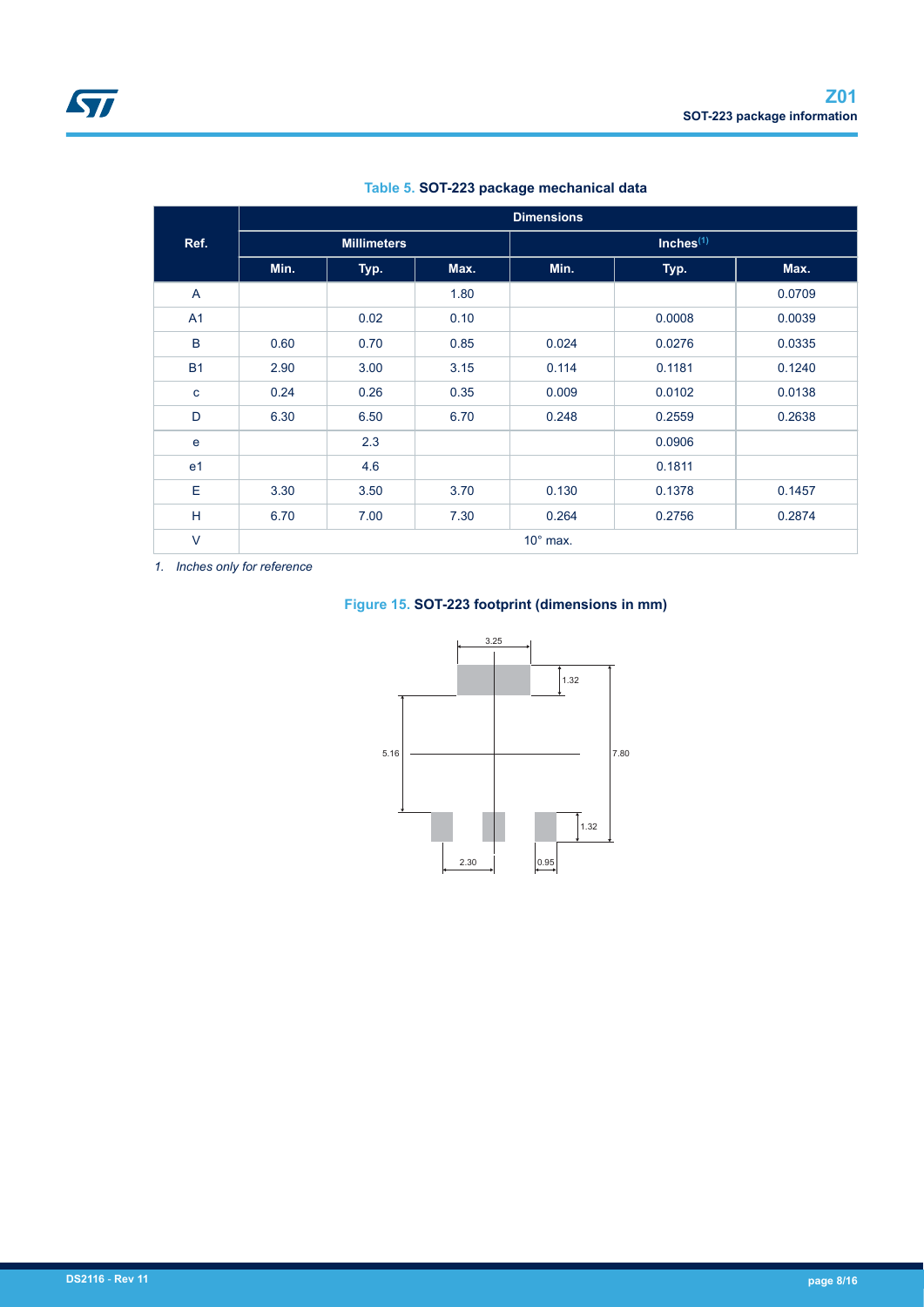### **2.2 TO-92 package information**

ST

- Epoxy meets UL94, V0
- Lead free plating + halogen-free molding resin

#### **Figure 16. TO-92 package outline**



#### **Table 6. TO-92 package mechanical data**

|                |       |                    |      | <b>Dimensions</b> |              |        |
|----------------|-------|--------------------|------|-------------------|--------------|--------|
| Ref.           |       | <b>Millimeters</b> |      |                   | Inches $(1)$ |        |
|                | Min.  | Typ.               | Max. | Min.              | Typ.         | Max.   |
| $\overline{A}$ |       | 1.35               |      |                   | 0.0531       |        |
| $\mathsf B$    |       |                    | 4.70 |                   |              | 0.1850 |
| $\mathsf{C}$   |       | 2.54               |      |                   | 0.1000       |        |
| D              | 4.40  |                    |      | 0.1732            |              |        |
| Е              | 12.70 |                    |      | 0.5000            |              |        |
| F              |       |                    | 3.70 |                   |              | 0.1457 |
| a              |       |                    | 0.50 |                   |              | 0.0197 |
| b              |       | 1.27               |      |                   | 0.500        |        |
| $\mathbf{C}$   |       |                    | 0.48 |                   |              | 0.0189 |

*1. Inches dimensions given for information*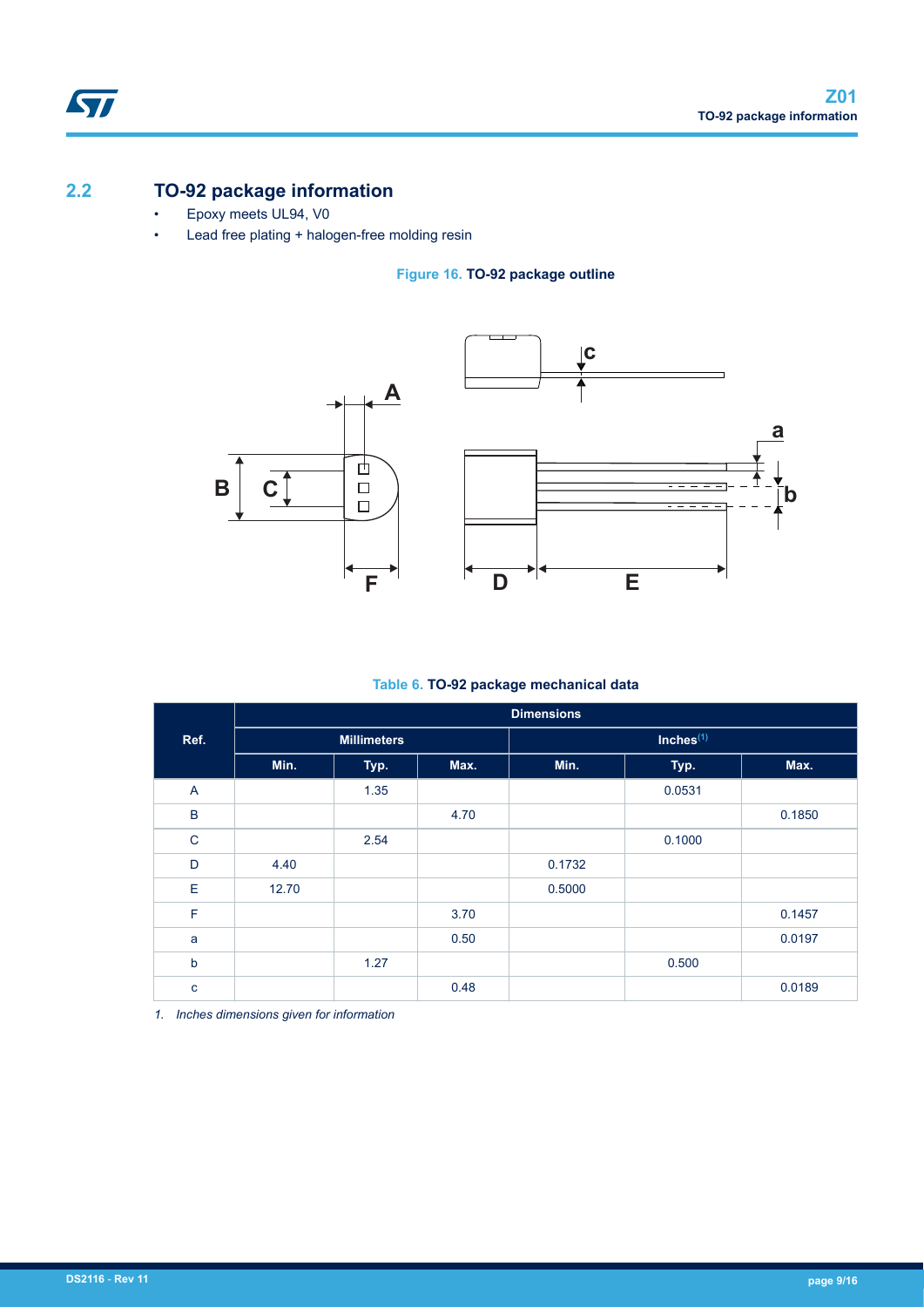## **2.3 SMBflat-3L package information**

- Epoxy meets UL94, V0
- Lead-free package

### **Figure 17. SMBflat-3L package outline**



### **Table 7. SMBflat-3L mechanical data**

|                |      |                    |      | <b>Dimensions</b> |               |       |
|----------------|------|--------------------|------|-------------------|---------------|-------|
| Ref.           |      | <b>Millimeters</b> |      |                   | <b>Inches</b> |       |
|                | Min. | Typ.               | Max. | Min.              | Typ.          | Max.  |
| A              | 0.90 |                    | 1.10 | 0.035             |               | 0.044 |
| $\mathbf b$    | 0.35 |                    | 0.65 | 0.014             |               | 0.026 |
| b <sub>4</sub> | 1.95 |                    | 2.20 | 0.070             |               | 0.087 |
| $\mathbf c$    | 0.15 |                    | 0.40 | 0.005             |               | 0.016 |
| D              | 3.30 |                    | 3.95 | 0.129             |               | 0.156 |
| E              | 5.10 |                    | 5.60 | 0.200             |               | 0.221 |
| E1             | 4.05 |                    | 4.60 | 0.159             |               | 0.182 |
| L              | 0.75 |                    | 1.50 | 0.029             |               | 0.060 |
| L1             |      | 0.40               |      |                   | 0.016         |       |
| L2             |      | 0.60               |      |                   | 0.024         |       |
| $\mathbf e$    |      | 1.60               |      |                   | 0.063         |       |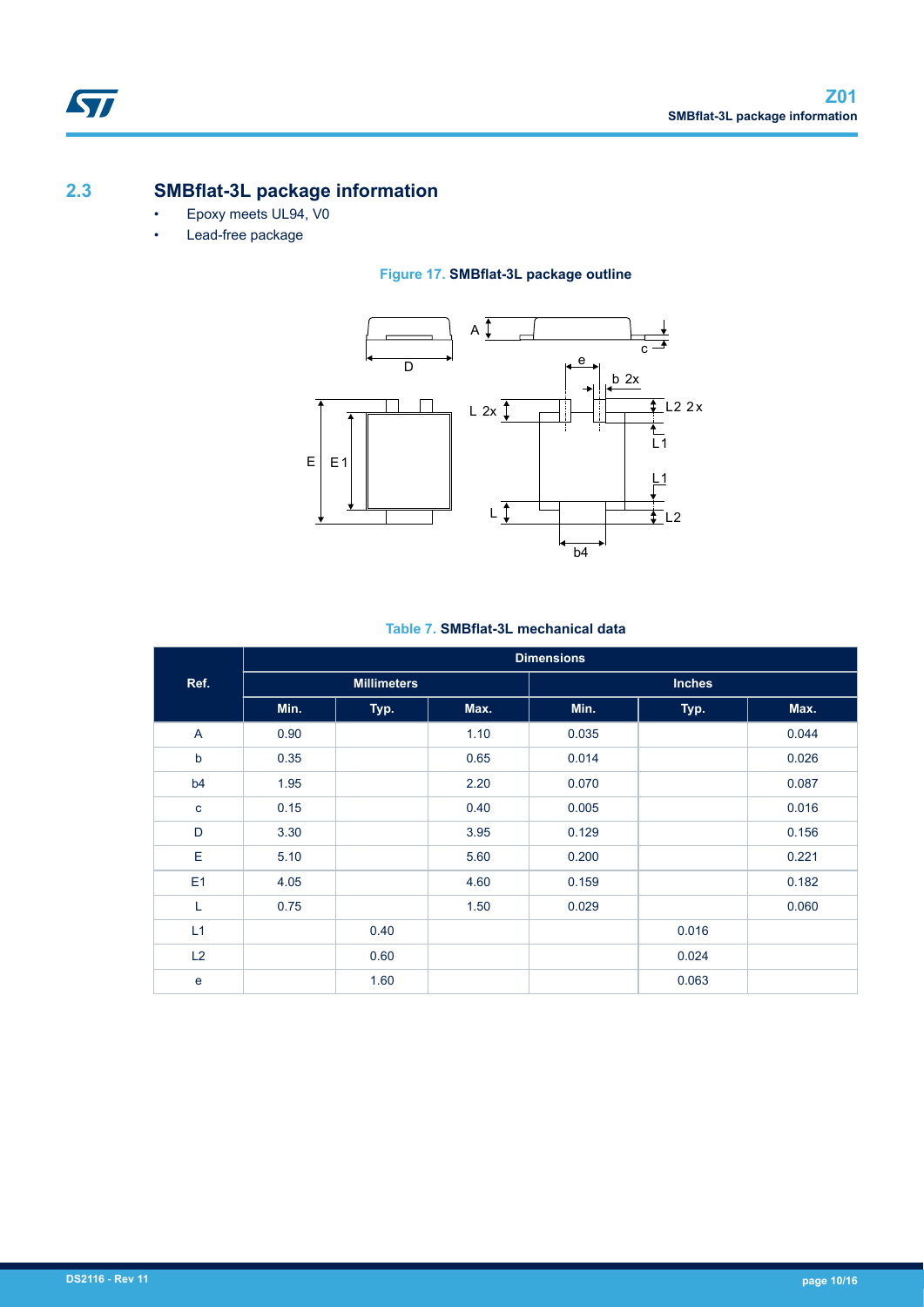

#### **Figure 18. Footprint recommendations, dimensions in mm (inches)**



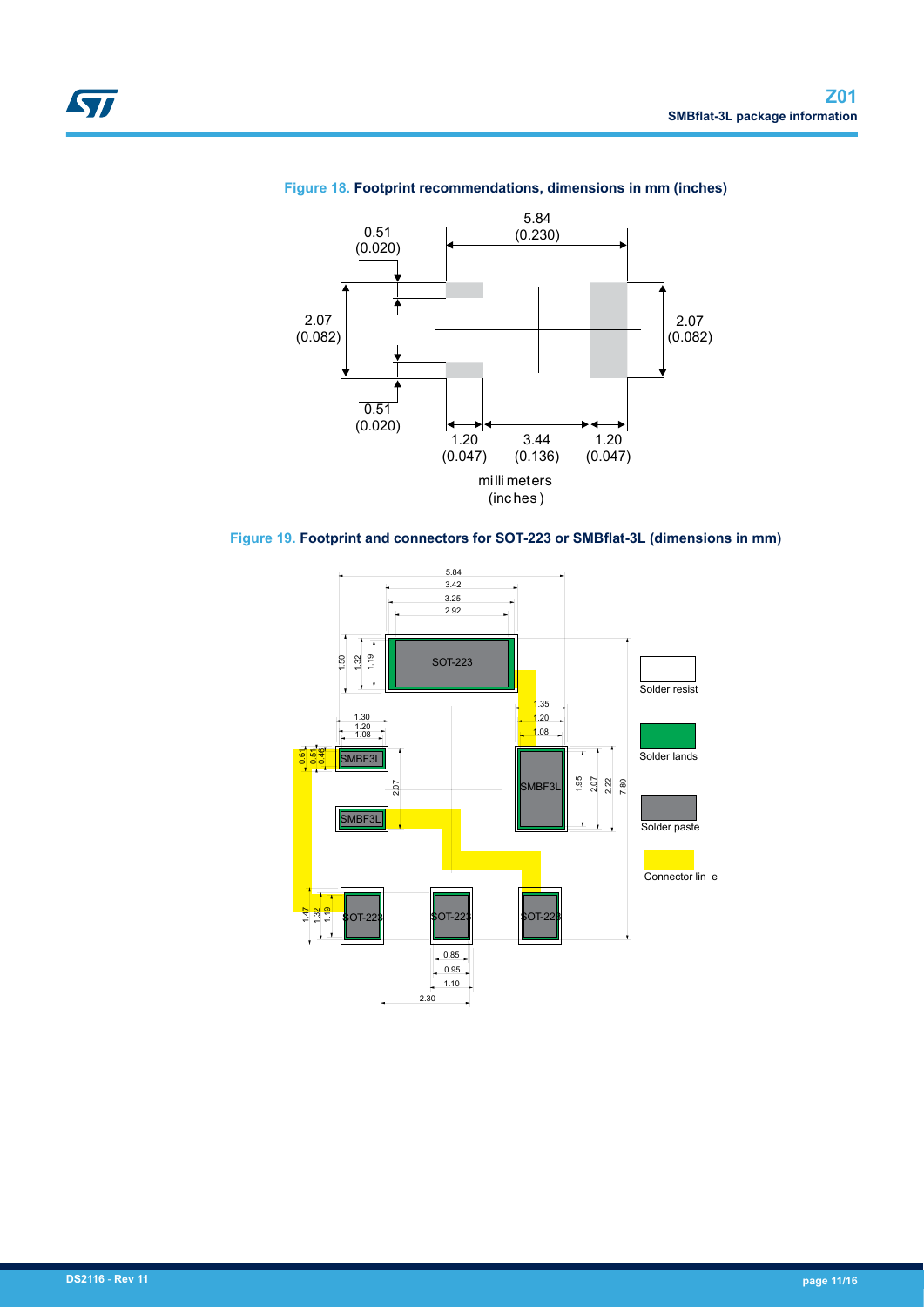## <span id="page-11-0"></span>**3 Ordering information**

#### **Figure 20. Ordering information scheme**



5AL2 = TO-92 tape and reel

5AA4 = SOT-223 tape and reel 7"

6AA4 = SOT-223 tape and reel 13"

Blank = SMBflat-3L tape and reel 13"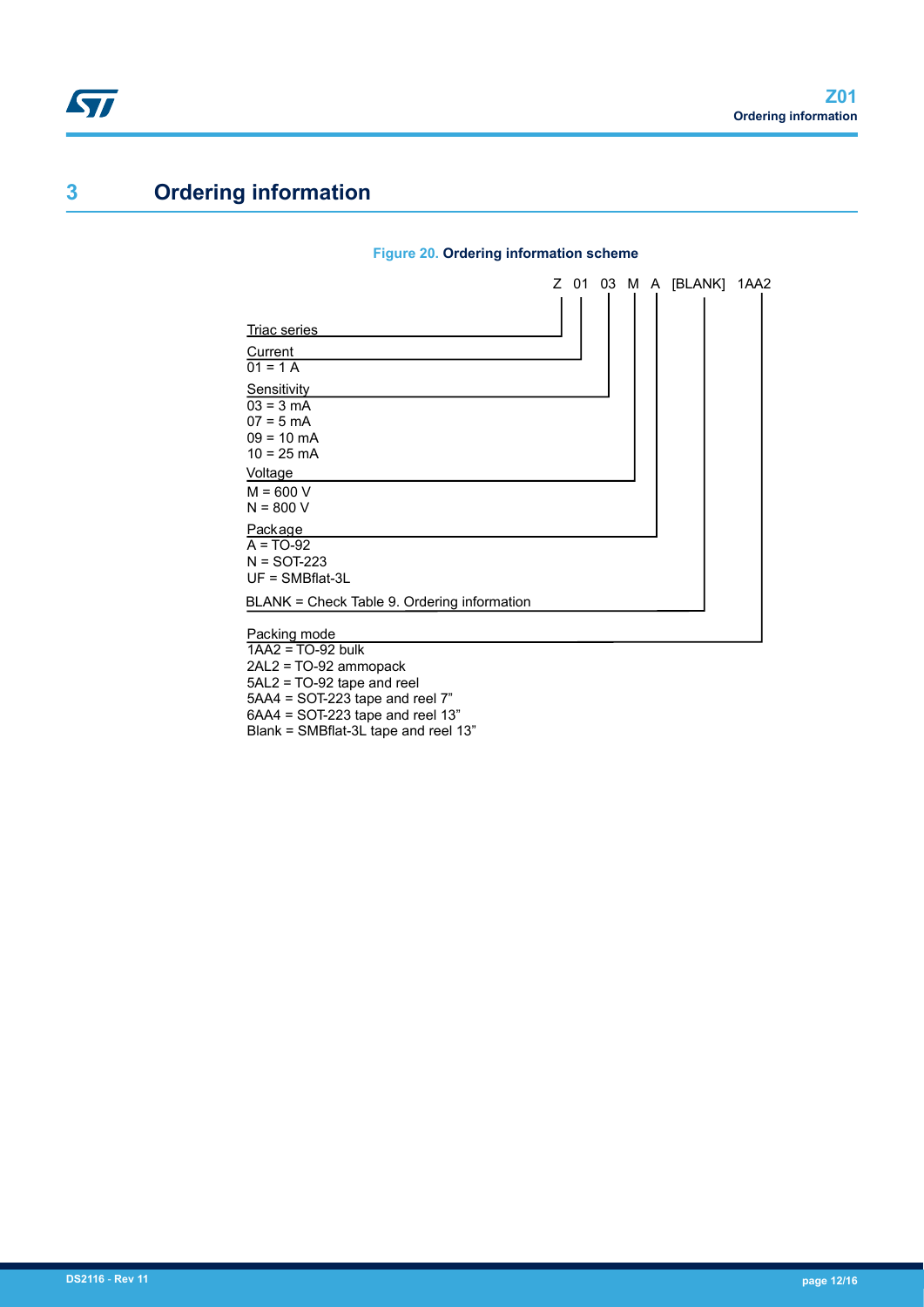## **3.1 Product selector**

| <b>Part Number</b> |                | <b>Sensitivity</b> | <b>Type</b> | Package        |
|--------------------|----------------|--------------------|-------------|----------------|
| 600                | 800            |                    |             |                |
| Z0103MA            | Z0103NA        | 3 <sub>m</sub> A   |             | TO-92          |
| Z0103MN            | Z0103NN        |                    |             | <b>SOT-223</b> |
| Z0107MA            | Z0107NA        | 5 mA               |             | TO-92          |
| Z0107MN            | Z0107NN        |                    |             | SOT-223        |
| Z0109MA            | Z0109NA        | 10 <sub>m</sub> A  |             | TO-92          |
| Z0109MN            | Z0109NN        |                    | Standard    | <b>SOT-223</b> |
| Z0110MA            | <b>Z0110NA</b> | 25 mA              |             | TO-92          |
| <b>Z0110MN</b>     | <b>Z0110NN</b> |                    |             | <b>SOT-223</b> |
| <b>Z0103MUF</b>    |                | 3 <sub>m</sub> A   |             |                |
| <b>Z0107MUF</b>    |                | 5 <sub>m</sub> A   |             | SMBflat-3L     |
| <b>Z0109MUF</b>    |                | 10 <sub>m</sub> A  |             |                |

#### **Table 8. Product selector**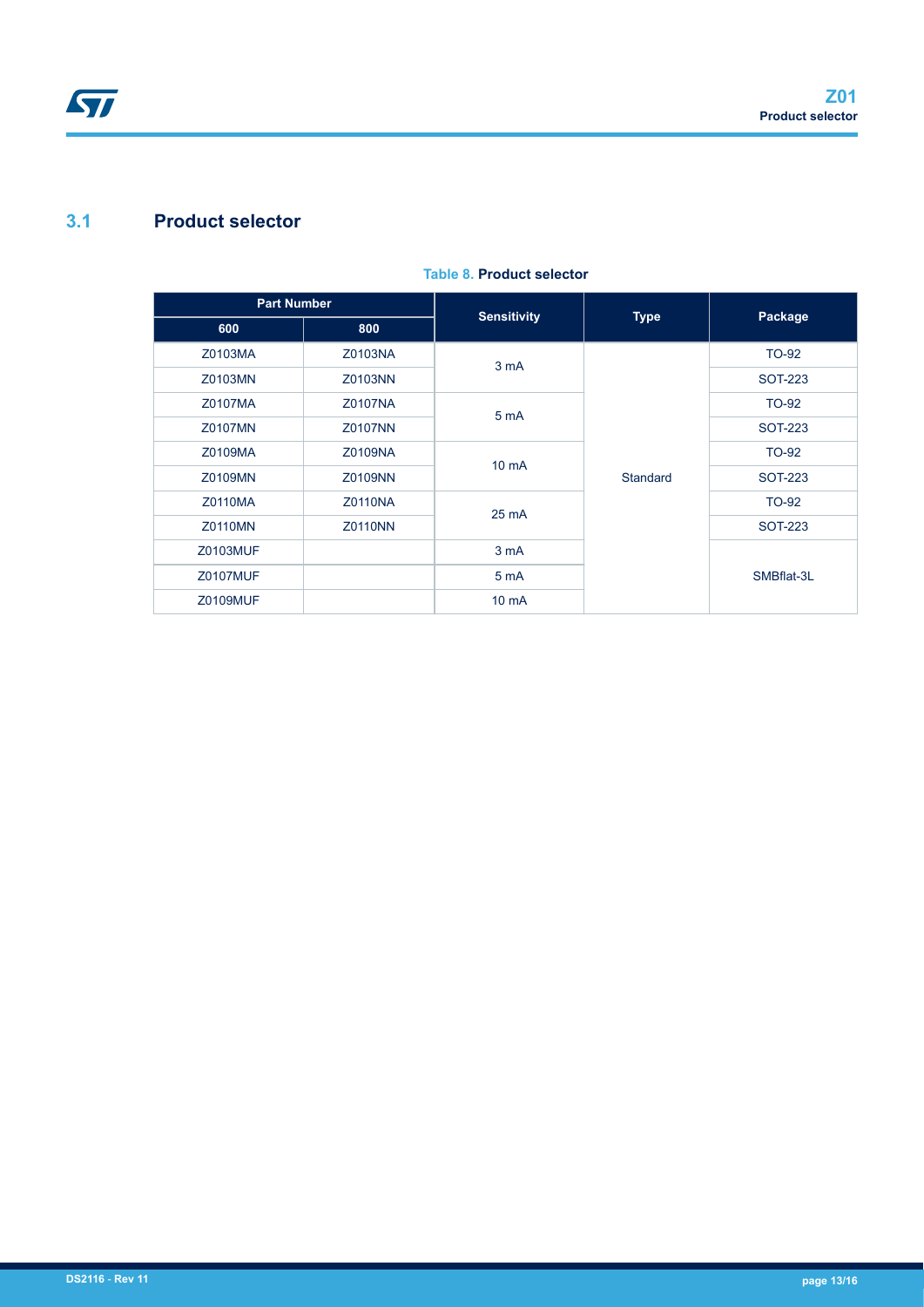## **3.2 Ordering information**

<span id="page-13-0"></span>ST

| Order $code^{(1)}$ | Marking $(1)$ | Package        | Weight           | Base qty. | Delivery mode |
|--------------------|---------------|----------------|------------------|-----------|---------------|
| Z01xxyA 1AA2       |               |                |                  | 2500      | <b>Bulk</b>   |
| Z01xxyA 2AL2       | Z01xxyA       | <b>TO-92</b>   | 0.2 <sub>g</sub> | 2000      | Ammopack      |
| Z01xxyA 5AL2       |               |                |                  | 2000      |               |
| Z0103yN 5AA4       | Z3y           | <b>SOT-223</b> |                  | 1000      |               |
| Z0103MN 6AA4       | Z3M           |                | 0.12 g           | 4000      |               |
| Z0107yN 5AA4       | Z7y           |                |                  | 1000      |               |
| Z0107MN 6AA4       | Z7M           |                |                  | 4000      | Tape and reel |
| Z0109yN 5AA4       | Z9y           |                |                  | 1000      |               |
| Z0109NN6AA4        | Z9N           |                |                  | 4000      |               |
| Z0103MUF           | Z3M           |                |                  | 5000      |               |
| <b>Z0107MUF</b>    | Z7M           | SMBflat-3L     | 46.78 mg         | 5000      |               |
| <b>Z0109MUF</b>    | Z9M           |                |                  | 5000      |               |

#### **Table 9. Ordering information**

*1. xx = sensitive, y = voltage, and check [Figure 20. Ordering information scheme.](#page-11-0)*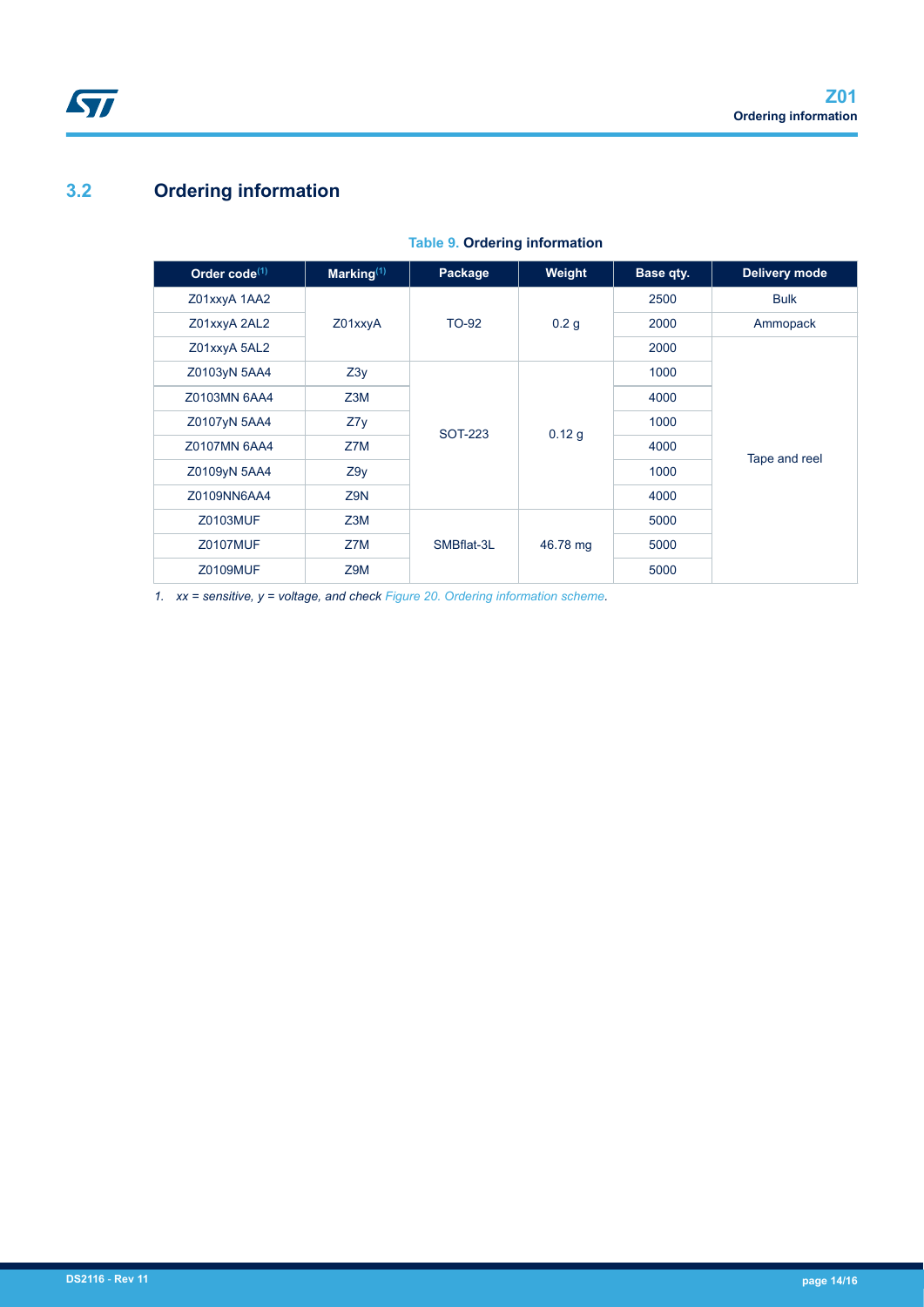## **Revision history**

#### **Table 10. Document revision history**

| <b>Date</b> | <b>Revision</b> | <b>Changes</b>                                                                                                      |
|-------------|-----------------|---------------------------------------------------------------------------------------------------------------------|
| Oct-2001    | 4               | Last update.                                                                                                        |
| 10-Feb-2005 | 5               | Package: TO-92 tape and reel delivery mode 5AL2 added.                                                              |
| 09-May-2005 | 6               | Table 4 on page 2: typo. mistake corrected<br>1. $(dV/dt)c$ instead of $(dI/dt)c$                                   |
|             |                 | 2. V/us unit instead of A/ms                                                                                        |
| 21-Apr-2006 | 7               | Reformatted to current standard. Table 2 on page 2: Typo corrected. Values<br>for IGT split into two separate rows. |
| 10-Oct-2010 | 8               | Table 2: modified test conditions for (dV/dt)c. Changed "ambient" to "lead or<br>tab" in Figure 2.                  |
| 20-Oct-2010 | 9               | Package: SOT-223 13" tape and reel added = 6AA4.                                                                    |
| 14-Dec-2010 | 10 <sup>1</sup> | Added package SMB flat-3L. Updated dimensions in Table 6.                                                           |
|             |                 | Updated Figure 3 and Figure 12. Updated Table 5: Product Selector.                                                  |
|             |                 | Updated Table 9. Ordering information.                                                                              |
| 02-May-2019 | 11              | Minor text changed.                                                                                                 |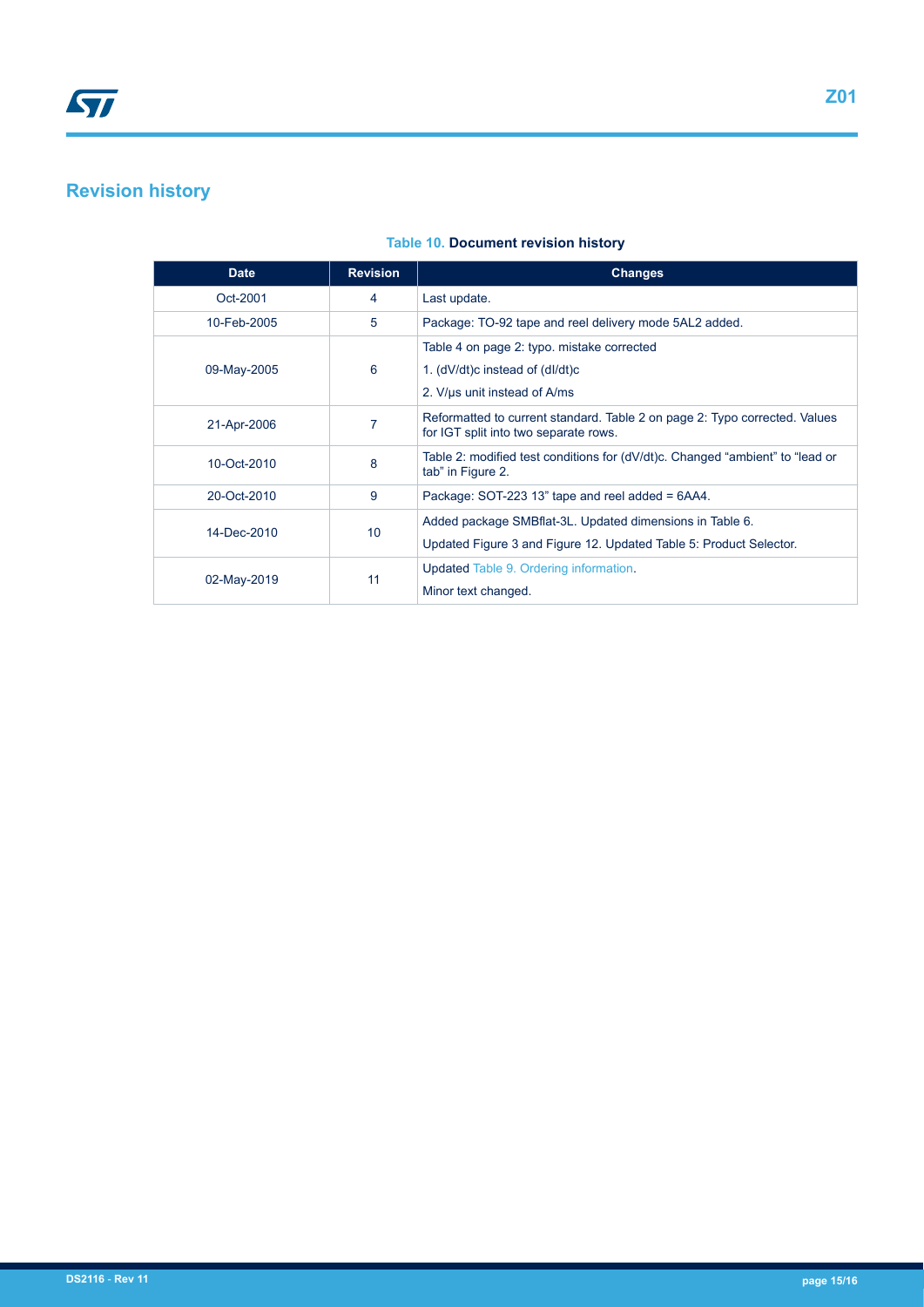#### **IMPORTANT NOTICE – PLEASE READ CAREFULLY**

STMicroelectronics NV and its subsidiaries ("ST") reserve the right to make changes, corrections, enhancements, modifications, and improvements to ST products and/or to this document at any time without notice. Purchasers should obtain the latest relevant information on ST products before placing orders. ST products are sold pursuant to ST's terms and conditions of sale in place at the time of order acknowledgement.

Purchasers are solely responsible for the choice, selection, and use of ST products and ST assumes no liability for application assistance or the design of Purchasers' products.

No license, express or implied, to any intellectual property right is granted by ST herein.

Resale of ST products with provisions different from the information set forth herein shall void any warranty granted by ST for such product.

ST and the ST logo are trademarks of ST. For additional information about ST trademarks, please refer to [www.st.com/trademarks](http://www.st.com/trademarks). All other product or service names are the property of their respective owners.

Information in this document supersedes and replaces information previously supplied in any prior versions of this document.

© 2019 STMicroelectronics – All rights reserved